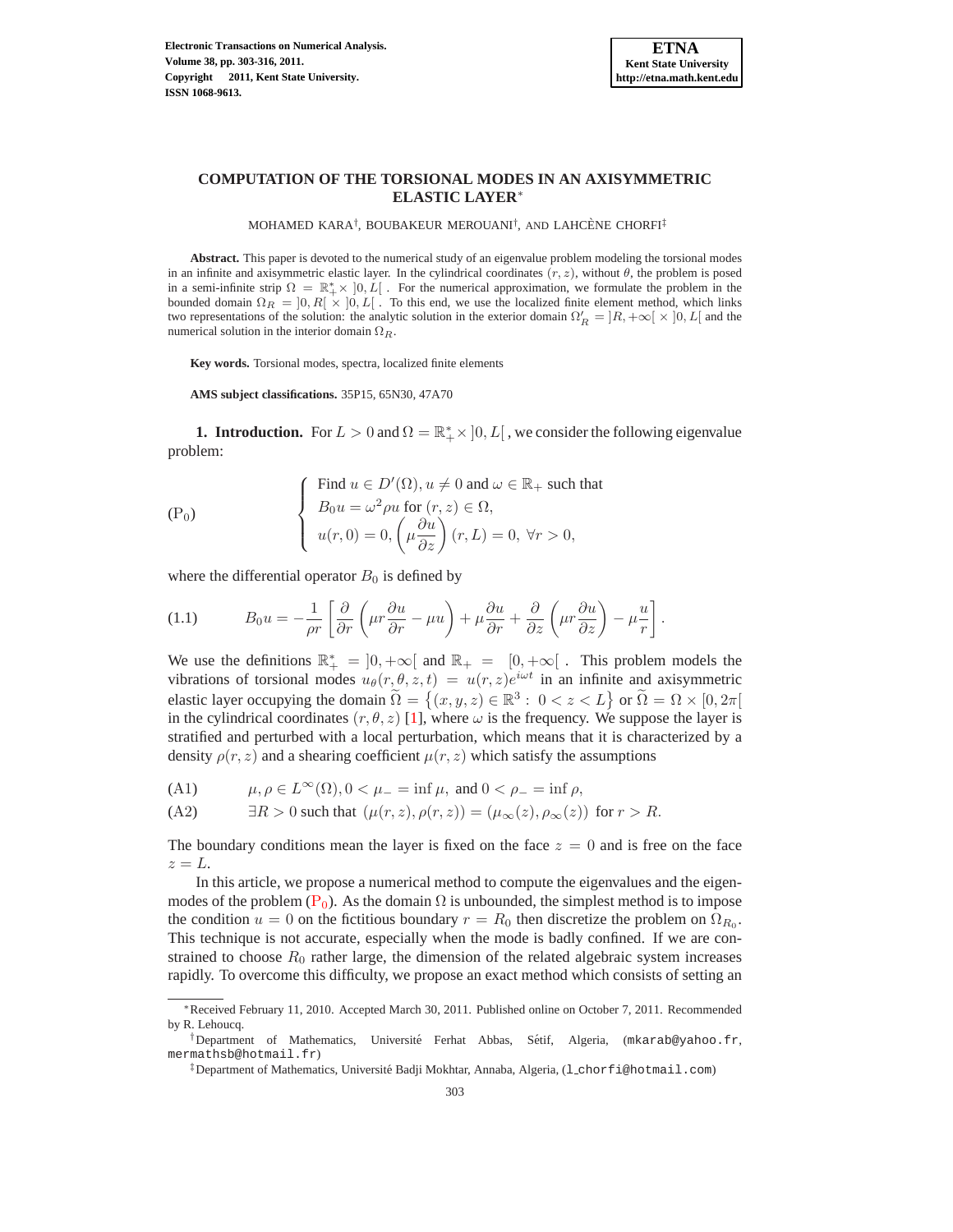equivalent problem in a bounded domain via the transmission condition on a fictitious boundary  $r = R$  (R being the size of the perturbation). The idea is to use the Dirichlet-Neumann operator to link the analytic solution for the exterior domain  $\Omega'_R = [R, +\infty[ \times ]0, L]$  to the numerical solution for the interior domain  $\Omega_R = ]0, R[ \times ]0, L[$ . The transmission condition is expressed in terms of series which will be truncated at an order  $N$  for the numerical approximation. This method is well known as the localized finite element method, and has been used by several authors. We refer to the works [\[10,](#page-13-1) [13](#page-13-2), [16\]](#page-13-3), respectively, for the hydrodynamic problem, the resolution of the Helmholtz equation, and the Schrödinger equation. We mention also the report  $[5]$  for the computation of the guided modes in elasticity and  $[3, 6, 11]$  $[3, 6, 11]$  $[3, 6, 11]$  $[3, 6, 11]$  $[3, 6, 11]$ for the computation of the cutoff-frequencies in electromagnetism. Note that the differential operator  $B_0$  in our model is singular at the origin, which makes the analysis more difficult.

The paper is organized as follows. In Section [2,](#page-1-0) we give a variational formulation  $(P_1)$  $(P_1)$  $(P_1)$  of the spectral problem  $(P_0)$  $(P_0)$  $(P_0)$ . In Section [3,](#page-3-0) we formulate an equivalent problem  $(P_R)$  set in a bounded domain  $\Omega_R$  by using the Dirichlet-Neumann operator. In Section [4,](#page-8-0) we truncate the series and discretize  $(P_R)$  $(P_R)$  $(P_R)$  by the finite element method, then we perform a convergence analysis as the rank of truncation  $N \to +\infty$  and the discretization parameter  $h \to 0$ . Finally, we show in Section [5](#page-11-0) some numerical results which validate the method.

<span id="page-1-0"></span>**2. Variational formulation.** In the paper [\[2\]](#page-13-8), we introduce  $(P_0)$  $(P_0)$  $(P_0)$  as a spectral problem:  $Bu = \omega^2 u$ , where B is a self-adjoint operator characterized by a variational triplet  $(H, V, b)$ . We recall the essential results given there. We introduced the real Hilbert space  $(L^2$  with weights)

$$
H(\Omega) = \left\{ u \in L^2_{loc}(\Omega) : \sqrt{r}u \in L^2(\Omega) \right\}
$$

with the inner product  $(u, v)_{H(\Omega)} = \iint_{\Omega} \rho uv \, r \, dr \, dz$  and the norm  $||u||_{H(\Omega)} = (u, v)_{H(\Omega)}^{1/2}$ , and the weighted Sobolev space

$$
V(\Omega) = \left\{ u \in H(\Omega) : \frac{u}{\sqrt{r}} \in L^2(\Omega), \sqrt{r} |\nabla u| \in L^2(\Omega), u(r, 0) = 0 \right\}
$$

equipped with the norm

$$
||u||_{V(\Omega)}^2 = \iint_{\Omega} \left( |\nabla u|^2 + \frac{|u|^2}{r^2} + |u|^2 \right) r \, dr \, dz.
$$

We can write problem  $(P_0)$  $(P_0)$  $(P_0)$  in the following variational form:

<span id="page-1-1"></span>
$$
\begin{cases}\n\text{Find } u \in V(\Omega), u \neq 0, \text{ and } \omega > 0 \text{ such that} \\
b(u, v) = \omega^2(u, v)_{H(\Omega)}, \forall v \in V(\Omega),\n\end{cases}
$$

where the bilinear form is defined by

$$
b(u,v) = \iint_{\Omega} \mu \left( r \nabla u \cdot \nabla v + \frac{uv}{r} - u \frac{\partial v}{\partial r} - v \frac{\partial u}{\partial r} \right) dr dz, \ \forall u, v \in V(\Omega).
$$

This form is obviously continuous and symmetric. Using Poincare's inequality ´

<span id="page-1-2"></span>(2.1) 
$$
\forall u \in V(\Omega), \iint_{\Omega} \left| \frac{\partial u}{\partial z} \right|^2 r dr dz \geq \frac{L^2}{2} \iint_{\Omega} |u|^2 r dr dz,
$$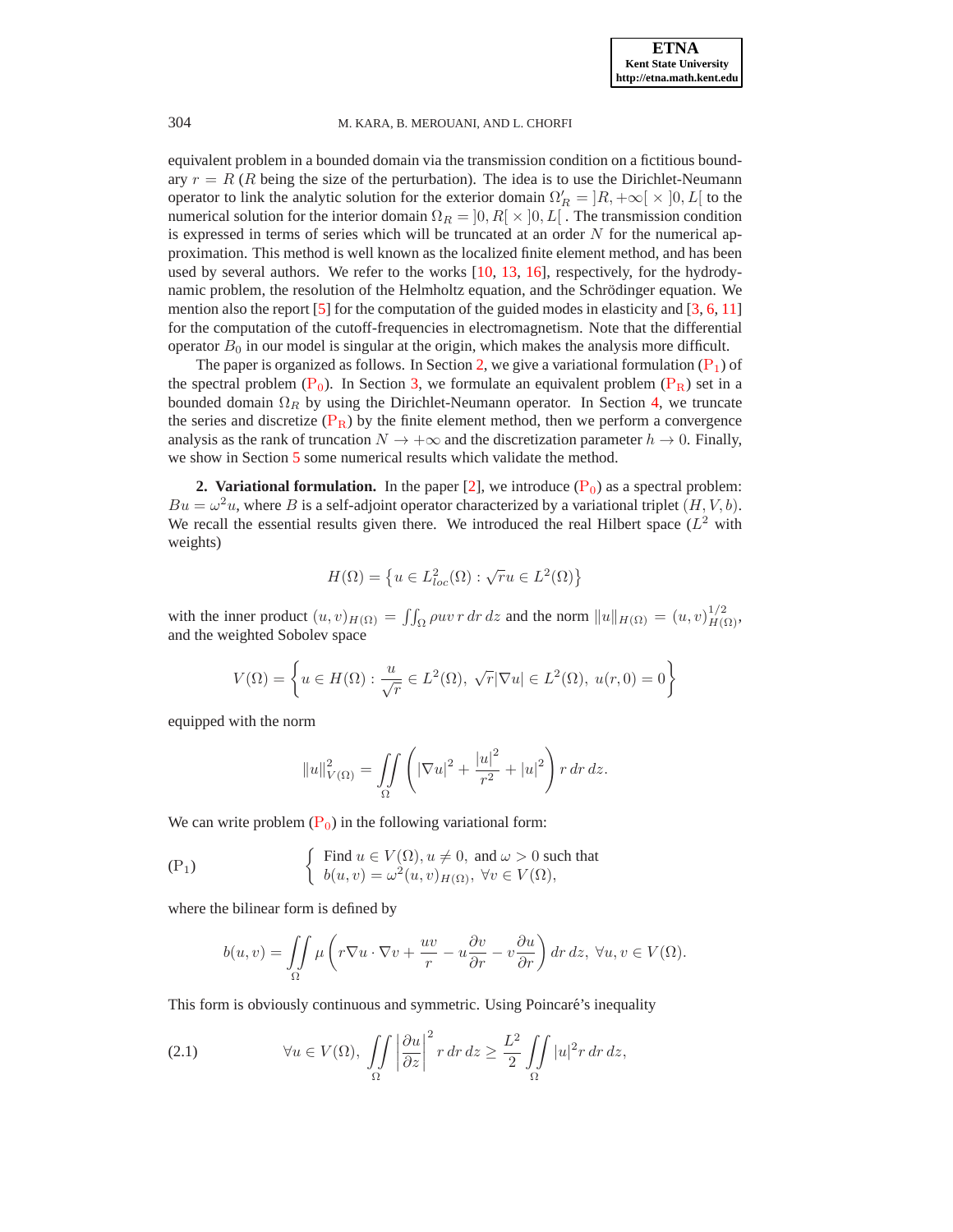we can establish that  $b(\cdot, \cdot)$  is V-coercive. Hence, from the representation theorem [\[8](#page-13-9)], there exists an unbounded self-adjoint operator B such that  $b(u, v) = (Bu, v)_{H(\Omega)}$  for all  $u \in D(B)$  and  $v \in V$ . The domain of B is given by

$$
D(B) = \left\{ u \in V(\Omega) : B_0 u \in L^2(\Omega), \ \mu \frac{\partial u}{\partial z}(r, L) = 0 \right\} \text{ and } Bu = B_0 u.
$$

The spectral formulation of the problem  $(P_0)$  $(P_0)$  $(P_0)$  is then:

<span id="page-2-0"></span>
$$
\begin{cases}\n\text{Find } u \in D(B), u \neq 0, \text{ and } \omega > 0 \text{ such that} \\
B(u) = \omega^2 u.\n\end{cases}
$$

REMARK 2.1. We can see from  $u \in D(B)$  that  $\text{div}(\mu \nabla u) \in H(\Omega)$ , hence the trace  $(\mu \frac{\partial u}{\partial z})(r, L)$  exists in the generalized sense (in the space  $H^{-1/2}_{loc}(\mathbb{R}^*_+)$ ).

The spectrum of  $B$  is described in the following proposition.

PROPOSITION 2.2. *The spectrum of B is*  $\sigma = \sigma_{\text{ess}} \cup \sigma_{\text{dis}}$ *, where* 

*(i) The essential spectrum of* B *is*

$$
\sigma_{\rm ess}=[\gamma,+\infty[ \ ,
$$

*where*

$$
\gamma = \inf_{g \in W(0,L), g \neq 0} \frac{\int_0^L \mu_{\infty}(z) |g'(z)|^2 dz}{\int_0^L \rho_{\infty}(z) |g(z)|^2 dz}
$$

with  $W(0, L) = \{ g \in H^1(0, L), g(0) = 0 \}.$ *(ii) The discrete spectrum satisfies*

$$
\sigma_{\text{dis}} \subset [C, \gamma[ , \quad \text{with the lower bound } C = \left(\frac{\mu_-}{\rho_+}\right) \cdot \frac{L^2}{2} \text{ and } \rho_+ = \sup \rho.
$$

*Proof.* The assertion  $(i)$  is proven in [\[2\]](#page-13-8). The inclusion  $(ii)$  follows from [\(2.1\)](#page-1-2); indeed, we have for  $u \in V(\Omega)$ 

$$
b(u, u) \ge \mu - \iint_{\Omega} \left( r \left| \frac{\partial u}{\partial z} \right|^{2} - 2u \frac{\partial u}{\partial r} \right) dr dz.
$$

Since  $D(\Omega)$  is dense in  $V(\Omega)$ , it follows that

$$
\iint\limits_{\Omega} 2u \frac{\partial u}{\partial r} dr dz = \int_0^L (|u(\infty, z)|^2 - |u(0, z)|^2) dz = 0,
$$

hence

$$
b(u, u) \ge \mu - \iint_{\Omega} \left| \frac{\partial u}{\partial z} \right|^2 r \, dr \, dz \ge \left( \frac{\mu -}{\rho +} \right) \frac{L^2}{2} \iint_{\Omega} |u|^2 r \rho \, dr \, dz. \qquad \Box
$$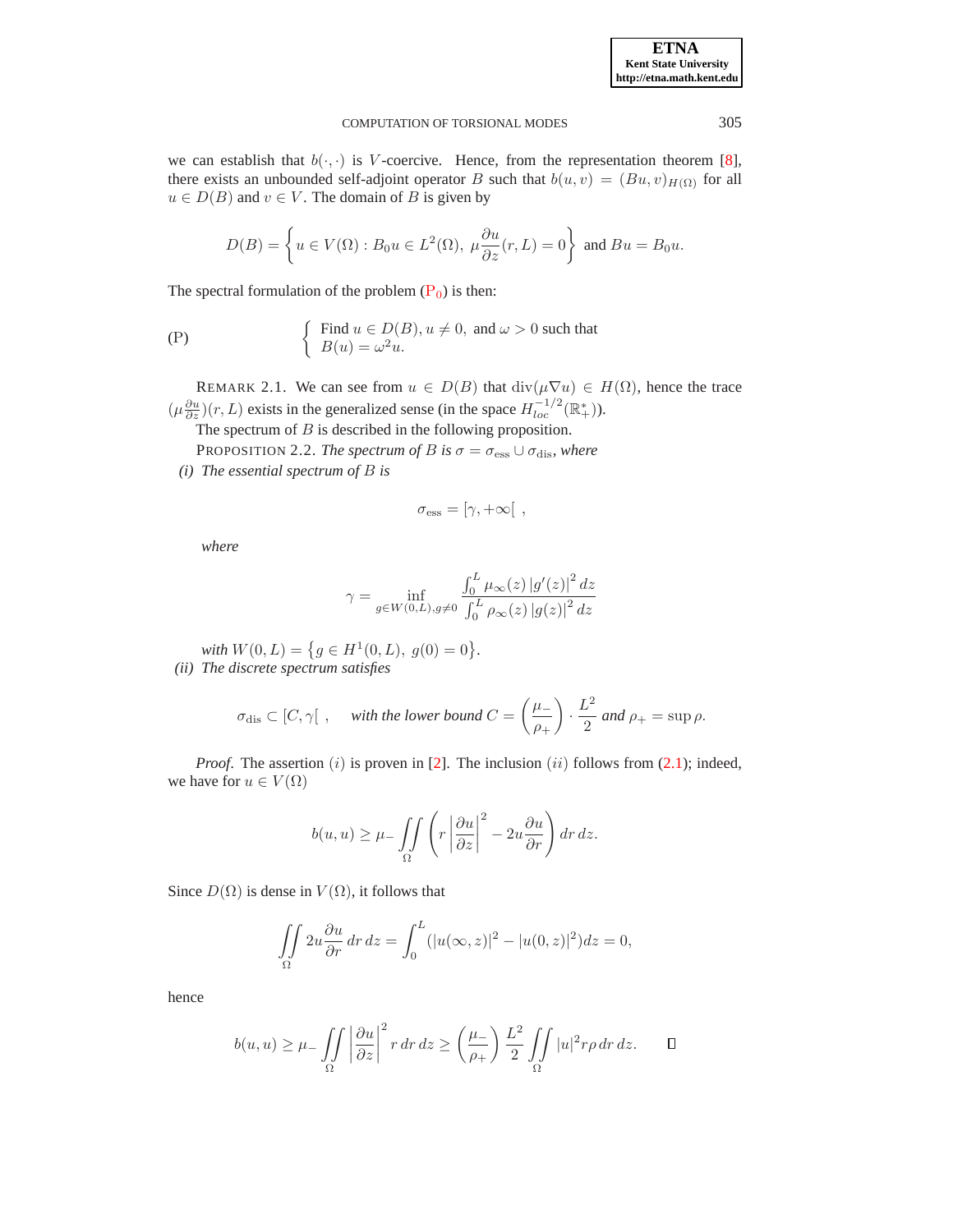**3. Formulation in a bounded domain.** Before exhibiting the method, we introduce some notation. We let

$$
\Omega_R = \left]0, R\right[ \times \left]0, L\right[ \quad \text{ and } \quad \Omega_R' = \left]R, +\infty\right[ \times \left]0, L\right[.
$$

For  $D = \Omega_R$  or  $\Omega'_R$ , we denote by  $H(D)$  (resp.  $V(D)$ ) the space of the functions which are the restrictions to D of the elements of  $H(\Omega)$  (resp.  $V(\Omega)$ ) equipped with the induced norm. For simplicity, we also make the following assumption:

<span id="page-3-2"></span>(A3) The velocity 
$$
c_{\infty}(z) := \left(\frac{\mu_{\infty}(z)}{\rho_{\infty}(z)}\right)^{1/2}
$$
,  $0 < z < L$ , is a constant  $c_{\infty}$ .

We set

$$
u(r,z) = \begin{cases} u_1(r,z) & \text{for } (r,z) \in \Omega_R, \\ u_2(r,z) & \text{for } (r,z) \in \Omega'_R. \end{cases}
$$

If  $u \in D(B)$  is solution of ([P](#page-2-0)), then the pair  $(u_1, u_2)$  satisfies the transmission problem

<span id="page-3-4"></span>(3.1) 
$$
\begin{cases} B_0 u_1 = \omega^2 u_1 & \text{for } (r, z) \in \Omega_R, \\ B_0 u_2 = \omega^2 u_2 & \text{for } (r, z) \in \Omega'_R, \\ u_1(R, z) = u_2(R, z) & \text{for } 0 < z < L, \\ \mu t(u_1)(R, z) = \mu_\infty t(u_2)(R, z) & \text{for } 0 < z < L, \end{cases}
$$

where  $t(u) = r \frac{\partial u}{\partial r} - u$ .

**3.1. Exterior problem.** We now exhibit the analytical form of the solution in the exterior domain  $\Omega_R'$ . If  $u \in V(\Omega)$  then the trace  $u(R, z)$  belongs to the space

$$
H_0^{\frac{1}{2}}([0,L[)) = \left\{ \varphi \in H^{\frac{1}{2}}([0,L[)), \frac{\varphi}{\sqrt{z}} \in L^2([0,L[)) \right\}.
$$

For  $\omega^2$  and  $\varphi(z) \in H_0^{\frac{1}{2}}(]0,L[$  given, we consider the following boundary value problem

<span id="page-3-3"></span>(Q(
$$
\omega
$$
)) 
$$
\begin{cases} B_0 u_2 = \omega^2 u_2 & \text{in } \Omega_R', \\ u_2(R, z) = \varphi(z) & \text{for } z \in ]0, L[. \end{cases}
$$

We also introduce the Sturm-Liouville problem

<span id="page-3-1"></span>(3.2) 
$$
\begin{cases}\n\text{Find } g \in H^1([0, L]), g \neq 0, \text{ and } \beta > 0 \text{ such that} \\
-\frac{d}{dz} \left(\mu_\infty(z) \frac{dg}{dz}\right) = \beta \mu_\infty(z)g, \ \forall z \in ]0, L[, \\
g(0) = \left(\mu_\infty \frac{dg}{dz}\right)(L) = 0.\n\end{cases}
$$

Since  $\mu_{\infty}(z) \geq \mu_{-} > 0$ , the problem [\(3.2\)](#page-3-1) is regular in the sense that it admits a sequence of eigenvalues ( $\beta_n > 0$ ,  $\beta_n \to +\infty$ ) and an orthogonal system of eigenfunctions  $(g_n(z))$  which is complete in  $L^2(0,L)$ .

REMARK 3.1. We notice that under the hypothesis  $(A3)$  $(A3)$  $(A3)$ , the lower bound of the essential spectrum is  $\gamma = \beta_1 c_\infty^2$ . Moreover, if  $c_-^2 := \inf_{\Omega} (\frac{\mu}{\rho}) < c_\infty^2$  we prove by the *Min-Max principle* that the discrete spectrum is not empty; see [\[2](#page-13-8)].

PROPOSITION 3.2. *For any real*  $\omega^2 \in [\beta_1 c_-^2, \beta_1 c_{\infty}^2]$ ,

<span id="page-3-0"></span>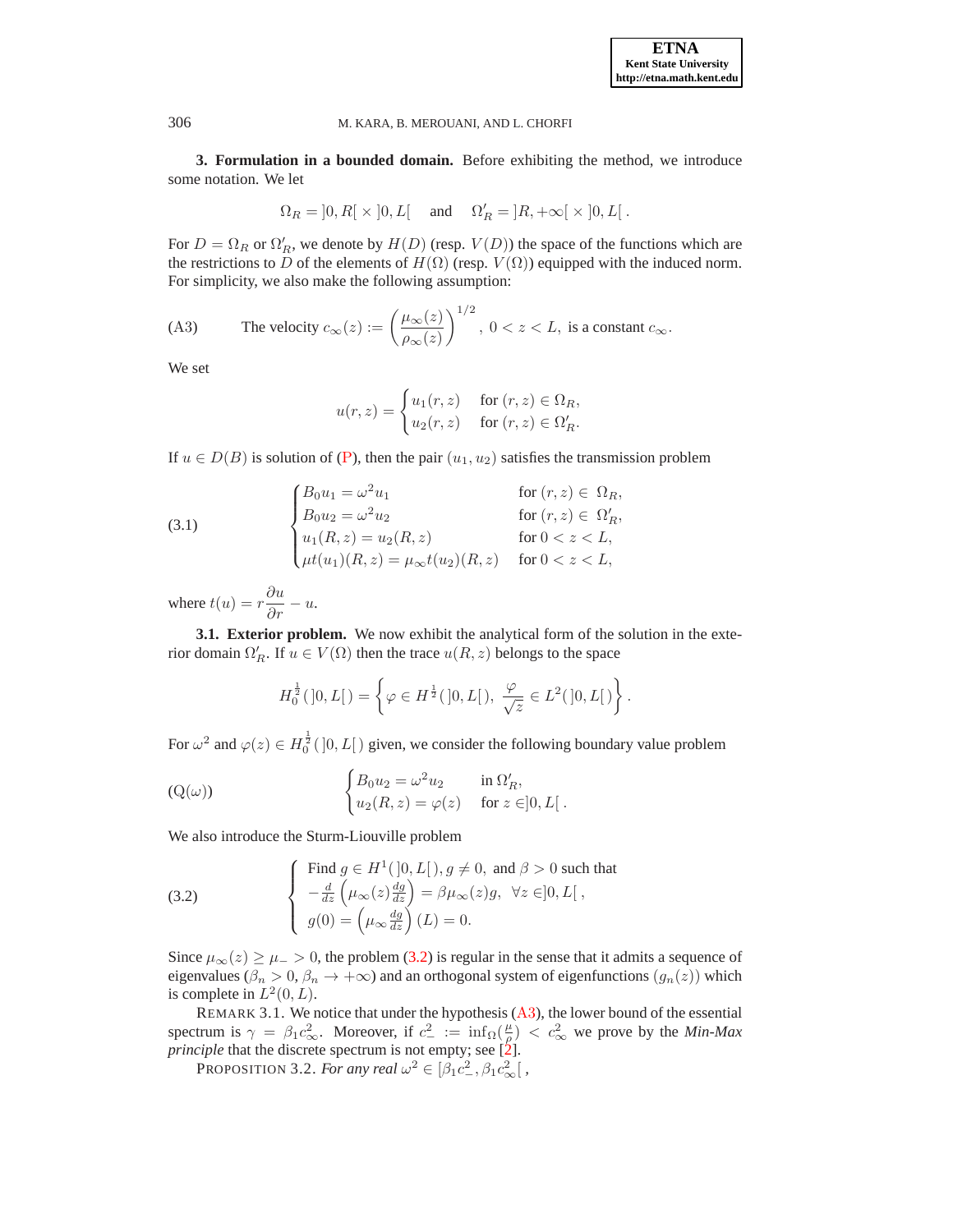1. ( $Q(\omega)$  $Q(\omega)$ ) has a unique solution  $u_2(r, z) = R(\omega) \varphi(z)$ *. Moreover, the operator*  $R(\omega)$ *is linear and continuous from*  $H_0^{\frac{1}{2}}(]0,L[$  *into*  $V(\Omega_R')$ .

<span id="page-4-0"></span>2.  $u_2(r, z)$  *has the following representation for*  $r > R$ *:* 

(3.3) 
$$
u_2(r, z) = \sum_{n \ge 1} c_n \frac{K_1(\lambda_n(\omega)r)}{K_1(\lambda_n(\omega)R)} g_n(z),
$$

*where*  $\lambda_n(\omega) = \left(\beta_n - \frac{\omega^2}{c_{\infty}^2}\right)$  $\overline{c^2_{\infty}}$  $\int^{1/2}$ ,  $c_n = \frac{1}{I}$ L  $\int^L$  $\int_{0}^{\pi} \mu_{\infty}(z) \varphi(z) g_{n}(z) dz$ , and  $K_1$  is the modified Bessel function of the first order. The series converges in  $V(\Omega_R')$ .

*Proof*. The first part results from the variational formulation and coercivity of the bilinear form associated with the problem  $(Q(\omega))$  $(Q(\omega))$  $(Q(\omega))$ . More precisely, there exists  $v_{\varphi} \in V(\Omega'_R)$  such that  $v_{\varphi}|_{r=R} = \varphi$ . Setting  $\tilde{u} = u_2 - v_{\varphi}$ ,  $f = (B_0 - \omega^2)v_{\varphi}$ , and  $X = \{v \in V(\Omega_R'), v(R, z) = 0\}$ , then  $(Q(\omega))$  $(Q(\omega))$  $(Q(\omega))$  is equivalent to

(3.4) 
$$
\begin{cases} \text{Find } \tilde{u} \in X \text{ such that} \\ b_{\infty}(\omega, \tilde{u}, v) = \langle f, v \rangle, \ \forall v \in X, \end{cases}
$$

where

$$
b_\infty(\omega,\tilde u,v)=\iint\limits_{\Omega_R'}\mu_\infty\left(r\nabla\tilde u\cdot\nabla v+\frac{\tilde uv}{r}\right)dr\,dz-\omega^2(\tilde u,v)\text{ and }(\tilde u,v)=\iint\limits_{\Omega_R'}\rho_\infty\tilde u v\,r\,dr\,dz.
$$

The brackets  $\langle \cdot, \cdot \rangle$  designate the duality between X and X'.

If  $\omega^2 < \beta_1 c_\infty^2$ , then  $b_\infty(\omega, \tilde{u}, v)$  is X-coercive and bounded and  $L(v) = \langle f, v \rangle$  is linear and continuous. By the Lax-Milgram theorem, there exists a unique solution  $\tilde{u}$  such that

$$
\|\tilde{u}\|_{X} \leq C_1 \|f\|_{X'} \leq C_2 \|v_{\varphi}\|_{X} \leq C_3 \|\varphi\|_{H^{\frac{1}{2}}(0,L)},
$$

which means that

$$
||u_2||_{V(\Omega'_R)} \le ||\tilde{u}||_X + ||v_{\phi}||_{V(\Omega'_R)} \le C ||\varphi||_{H^{\frac{1}{2}}(0,L)}.
$$

For the second part, we use the method of separation of variables. To this end, we introduce the following space:

$$
W_R=\left\{u\in L^2(\left]R,+\infty\right[)\text{ : }\sqrt{r}u\in H^1(\left]R,+\infty\right[)\right\}
$$

equipped with the norm  $||u||_{W_R} = ||\sqrt{r}u||_{H^1(]R, +\infty[}$ .

The solution  $u_2$  admits the Fourier expansion  $u_2(r, z) = \sum_{n \geq 1} u_n(r) g_n(z)$ , which converges in  $V(\Omega'_R)$ , with the Fourier coefficients  $u_n \in W_R$  and with  $g_n(z)$  the sequence of eigenfunctions of the Sturm-Liouville problem [\(3.2\)](#page-3-1); for details, see [\[9](#page-13-10)]. Inserting this form in the equation of  $(Q(\omega))$  $(Q(\omega))$  $(Q(\omega))$ , we see that, for all  $n \geq 1$ ,  $u_n$  is a solution of the modified Bessel equation

$$
u''_n(r) + \frac{1}{r}u'_n(r) + \left(-\frac{1}{r^2} + \lambda_n^2(\omega)\right)u_n(r) = 0 \text{ for } r > R \text{ with } \lambda_n^2(\omega) = \beta_n - \frac{\omega^2}{c_{\infty}^2}.
$$

As  $u_n \in W_R$ , we have  $\sqrt{r}u_n \in L^2(]R, +\infty[$  and  $u_n(r) = d_nK_1(\lambda_n(\omega)r), \forall n \ge 1$  (according to the Bessel asymptotic formulas). The constant  $d_n$  is determined by the boundary condition. Finally, we get

$$
u_2(r,z) = \sum_{n\geq 1} c_n \frac{K_1(\lambda_n(\omega)r)}{K_1(\lambda_n(\omega)R)} g_n(z), \quad r > R,
$$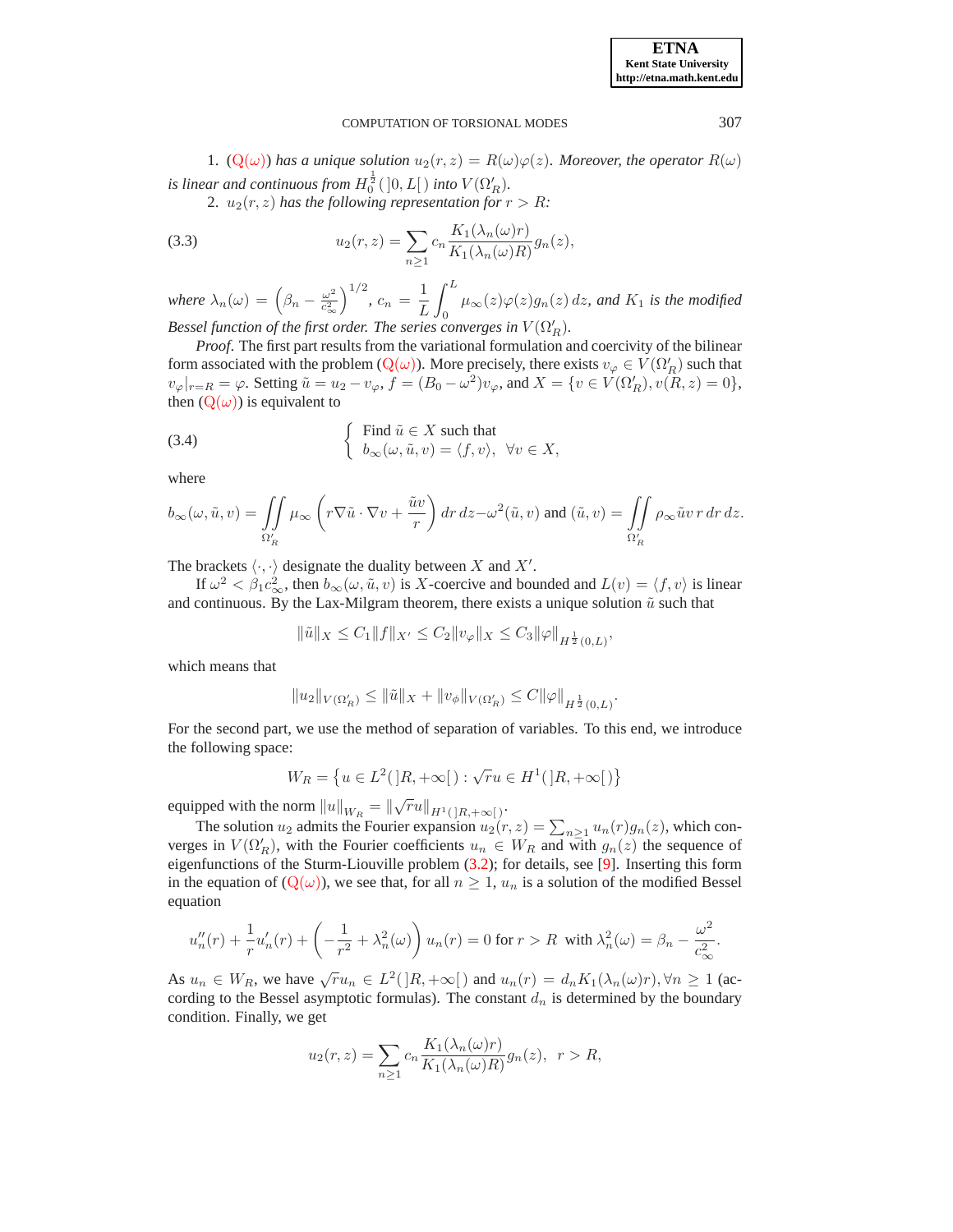where  $c_n$  is the Fourier coefficient of  $\varphi$ . The previous series converges in  $V(\Omega_R)$  if the numerical series  $\sum n^2 ||u_n||^2_{W_R}$  converge. We can see that  $||u_n||^2_{W_R} = \lambda_n^2 ||\sqrt{r}u_n||^2_{L^2(|R, +\infty|)}$ and  $\lambda_n = O(n)$ , hence  $\sum n^2 ||u_n||_{W_R}^2 \le C_1 \sum nc_n^2 \le C_2 ||\varphi||_{\frac{1}{2}}$ .

Note that the hypothesis  $(A3)$  $(A3)$  $(A3)$  is essential to the separation of variables in the equation  $B_0 u = \omega^2 u$  in  $\Omega'_R$ .

**3.2. The Dirichlet-Neumann operator.** We first introduce some tools. For  $s \in \mathbb{R}$ , we have the (equivalent) definition

$$
H_0^s([0,L]) = \left\{ v(z) = \sum_{p=1}^{+\infty} v_p g_p(z) : ||v||_s^2 = \sum_{p=1}^{+\infty} |v_p|^2 p^{2s} < +\infty \right\}.
$$

The dual product between  $H_0^s$  and  $H_0^{-s} = (H_0^s)'$  is  $\langle v, u \rangle_s = L \sum_{p=1}^{+\infty} v_p \bar{u}_p$ .

Recall that  $t(u) = r \frac{\partial u}{\partial r} - u$ , for  $u \in D(B)$ . The Dirichlet-Neumann operator is defined as follows:

$$
T_{\omega}: H_0^{\frac{1}{2}}([0,L]) \to H_0^{-\frac{1}{2}}([0,L]) \quad \text{ such that } \quad T_{\omega}(\varphi) = t(R(\omega)\varphi)|_{r=R},
$$

where  $R(\omega)\varphi$  is the solution of the problem  $(Q(\omega))$  $(Q(\omega))$  $(Q(\omega))$  associated with the data  $\varphi(z)$ .

PROPOSITION 3.3. *We have:*

1.  $T_{\omega}$  *is linear and continuous and the bilinear form*  $\langle -T_{\omega}(u_0), v_0 \rangle$  *is symmetric and positive.*

<span id="page-5-1"></span>2. T<sup>ω</sup> *admits the expansion*

$$
(3.5) \t\t T_{\omega}(u_0)(z) = \sum_{n\geq 1} (u_0)_n \left( \frac{\lambda_n(\omega) R K_1'(\lambda_n(\omega) R)}{K_1(\lambda_n(\omega) R)} - 1 \right) g_n(z) \text{ for } r > R,
$$

where the series converges in the space  $H_0^{-\frac{1}{2}}(]0,L[$   $).$ *Proof*. The first part follows from the identity

$$
\langle -T_{\omega}(u_0), v_0 \rangle = \iint_{\Omega'_R} \mu_{\infty} \nabla u \cdot \nabla v \, r \, dr \, dz - \omega^2(u, v) + \sum_{p \ge 1} (u_0)_p (v_0)_p,
$$

where u is the solution of the problem  $(Q(\omega))$  $(Q(\omega))$  $(Q(\omega))$  associated with the data  $u_0$ . The second part results from the application of the differential operator  $t$  to the series [\(3.3\)](#page-4-0).  $\Box$ 

REMARK 3.4. If the medium is homogeneous, we have:

$$
(3.6) \t g_n(z) = \sin\left((n+0.5)\frac{\pi z}{L}\right), \quad \lambda_n^2(\omega) = -\frac{\omega^2}{c_\infty^2} + (n+0.5)^2 \left(\frac{\pi}{L}\right)^2, \quad n \ge 1.
$$

**3.3. [P](#page-5-0)roblem**  $(P_R)$ . The transmission conditions [\(3.1\)](#page-3-4) allow us to formulate the problem

<span id="page-5-0"></span>
$$
\begin{cases}\n\text{Find } u_1 \in V(\Omega_R), u \neq 0, \text{ and } \omega^2 \in I = [\beta_1 c_-^2, \beta_1 c_{\infty}^2] \text{ such that} \\
B_0 u_1 = \omega^2 u_1 \text{ in } \Omega_R, \\
\mu t(u_1)|_{r=R} = \mu_{\infty} T_{\omega}(u_1|_{r=R}).\n\end{cases}
$$

The problems  $(P_R)$  $(P_R)$  $(P_R)$  and  $(P)$  are equivalent in the the following sense:

PROPOSITION 3.5. *We have:*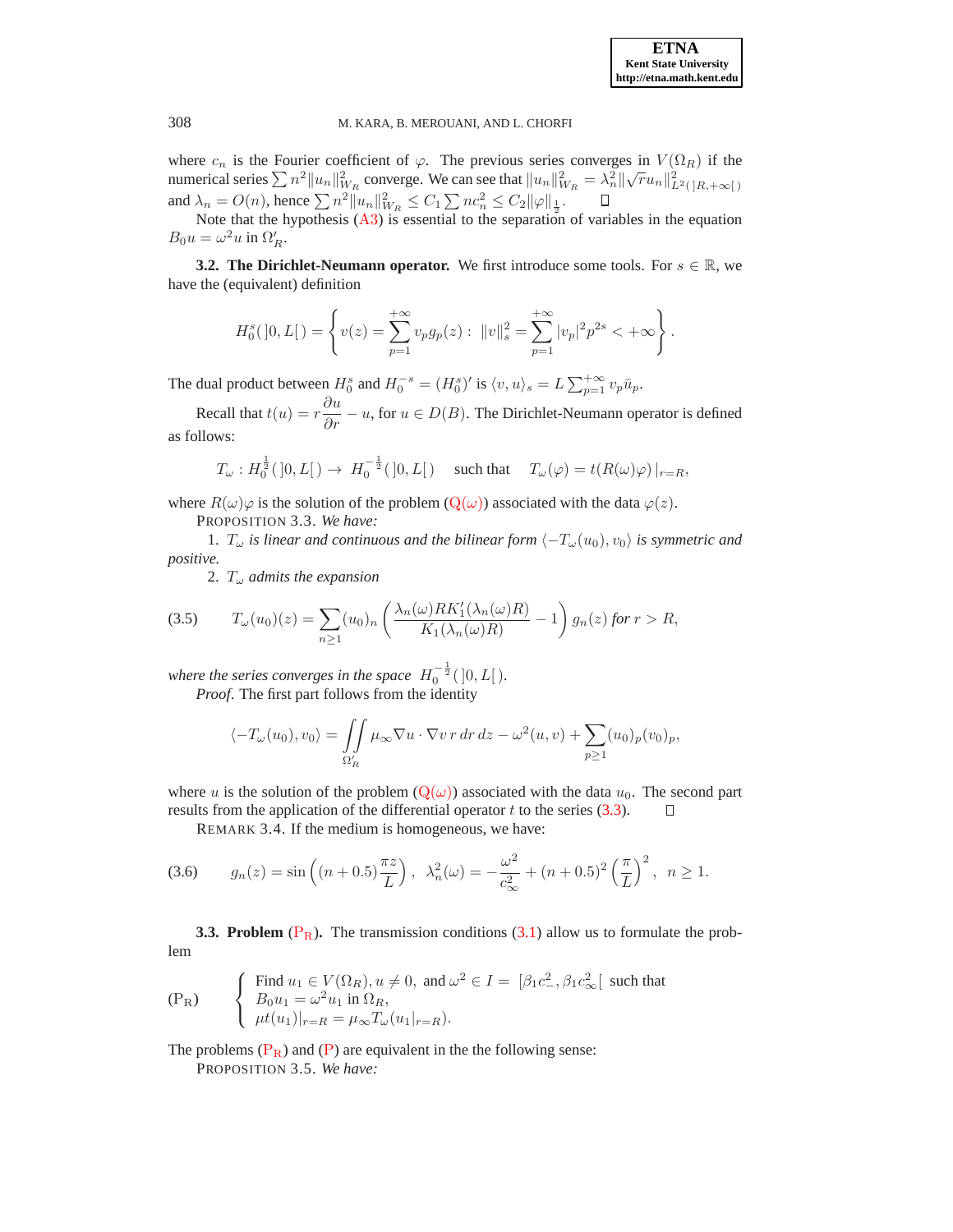1. If the pair  $(\omega^2, u)$  is a solution of the problem ([P](#page-2-0)) then  $(\omega^2, u|_{\Omega_R})$  is a solution of *the problem*  $(P_R)$  $(P_R)$  $(P_R)$ *.* 

2. Conversely, if the pair  $(\omega^2, u_1)$  is a solution of the problem  $(P_R)$  $(P_R)$  $(P_R)$  then  $u_1$  can be *extended uniquely to a solution*  $(\omega^2, u)$  *of the problem* ([P](#page-2-0)).

REMARK 3.6. The eigenvalue problem ( $P_R$  $P_R$ ) is nonlinear since  $T(\omega)$  is a nonlinear function.

**3.4. Study of the nonlinearity.** For  $\alpha \in I = [\beta_1 c^2_-, \beta_1 c^2_{\infty}]$  fixed, we consider the linear problem:

<span id="page-6-0"></span>
$$
\begin{cases}\n\text{Find } u_1 \in V(\Omega_R), u_1 \neq 0, \text{ and } \omega^2(\alpha) \in I \text{ such that} \\
Bu_1 = \omega^2(\alpha)u_1 \text{ in } \Omega_R, \\
\mu t(u_1)|_{r=R} = \mu_\infty T_\alpha(u_1|_{r=R}).\n\end{cases}
$$

Suppose that  $\alpha \to \omega^2(\alpha)$  is a curve having a fixed point  $\alpha_0 \in I$  ( $\omega^2(\alpha_0) = \alpha_0$ ); then  $(u_1, \alpha_0)$ is a solution of  $(P_R)$  $(P_R)$  $(P_R)$ . We shall examine the question of existence of such curves. To this end, we use the variational form of  $(P_R(\alpha))$  $(P_R(\alpha))$  $(P_R(\alpha))$ :

$$
(\widetilde{P}_R(\alpha)) \qquad \begin{cases} \text{ Find } u \in V(\Omega_R), u \neq 0, \text{ and } \omega^2 \in I \text{ such that} \\ C(\alpha, u, v) := A(u, v) + D(\alpha, u, v) = \omega^2(u, v)_{H(\Omega_R)}, \ \forall \, v \in V(\Omega_R), \end{cases}
$$

where

$$
A(u, v) = \iint\limits_{\Omega_R} \mu \left( r \nabla u \cdot \nabla v + \frac{uv}{r} - u \frac{\partial v}{\partial r} - v \frac{\partial u}{\partial r} \right) dr dz
$$

and

<span id="page-6-1"></span>
$$
D(\alpha, u, v) = \sum_{n \ge 1} \left( \frac{\lambda_n(\omega) R K_1'(\lambda_n(\omega) R)}{K_1(\lambda_n(\omega) R)} - 1 \right) (u_0)_n (v_0)_n.
$$

We prove in [\[9\]](#page-13-10) that  $C(\alpha, u, v)$  is coercive and characterizes a family of operators  $C(\alpha)$ .

PROPOSITION 3.7 ([\[9](#page-13-10)]).  $C(\alpha)$  *is a positive self-adjoint operator with a compact resolvent. The eigenvalues form an increasing sequence having the properties:*

1.  $\omega_m^2(\alpha) \leq \omega_{m+1}^2(\alpha)$ ,  $\omega_1^2(\alpha) \geq c_-^2 \beta_1$ ,

2.  $\omega_m^2(\alpha) = \min_{V_m \in F_m} \max_{u \in V_m} \frac{C(\alpha, u, u)}{||u||^2}$ , where  $F_m$  denotes the family of the sub*spaces*  $V_m \subset V(\Omega_R)$  *with dimension m.* 

3. *the functions*  $\alpha \to \omega_m^2(\alpha)$ ,  $m \in \mathbb{N}^*$ , are strictly decreasing and Lipschitz continu*ous on the interval* I*.*

*Proof*. These properties are a consequence of the following coercivity results:

1.  $C(\alpha, u, u) \geq c^2 \beta_1(u, u)_{H(\Omega_R)},$ 

2. for all  $\epsilon > 0$ , there exist positive constants  $C_1(\epsilon)$  and  $C_2(\epsilon)$  such that

<span id="page-6-2"></span>
$$
C(\alpha, u, u) + C_1(\epsilon)(u, u)_{H(\Omega_R)} \ge C_2(\epsilon) ||u||^2_{V(\Omega_R)}.
$$

Then we use the Min-Max principle [\[15](#page-13-11)].  $\Box$ 

As a consequence of Proposition [3.7,](#page-6-1) we have

COROLLARY 3.8. *For*  $\alpha \in I$ *, the following two properties are equivalent:* 

- 1.  $\alpha = \omega^2$  *is an eigenvalue of B.*
- 2.  $\exists m \in \mathbb{N} \text{ such that } \omega_m^2(\alpha) = \alpha.$

We conclude with the following regularity result.

THEOREM 3.9 (Regularity). *Suppose that*  $\mu \in C^{0,1}(\Omega_R)$  and let  $u \in V(\Omega_R)$  be an *eigenfunction of*  $(P_R(\alpha))$  $(P_R(\alpha))$  $(P_R(\alpha))$ *. Then* 

**ETNA Kent State University http://etna.math.kent.edu**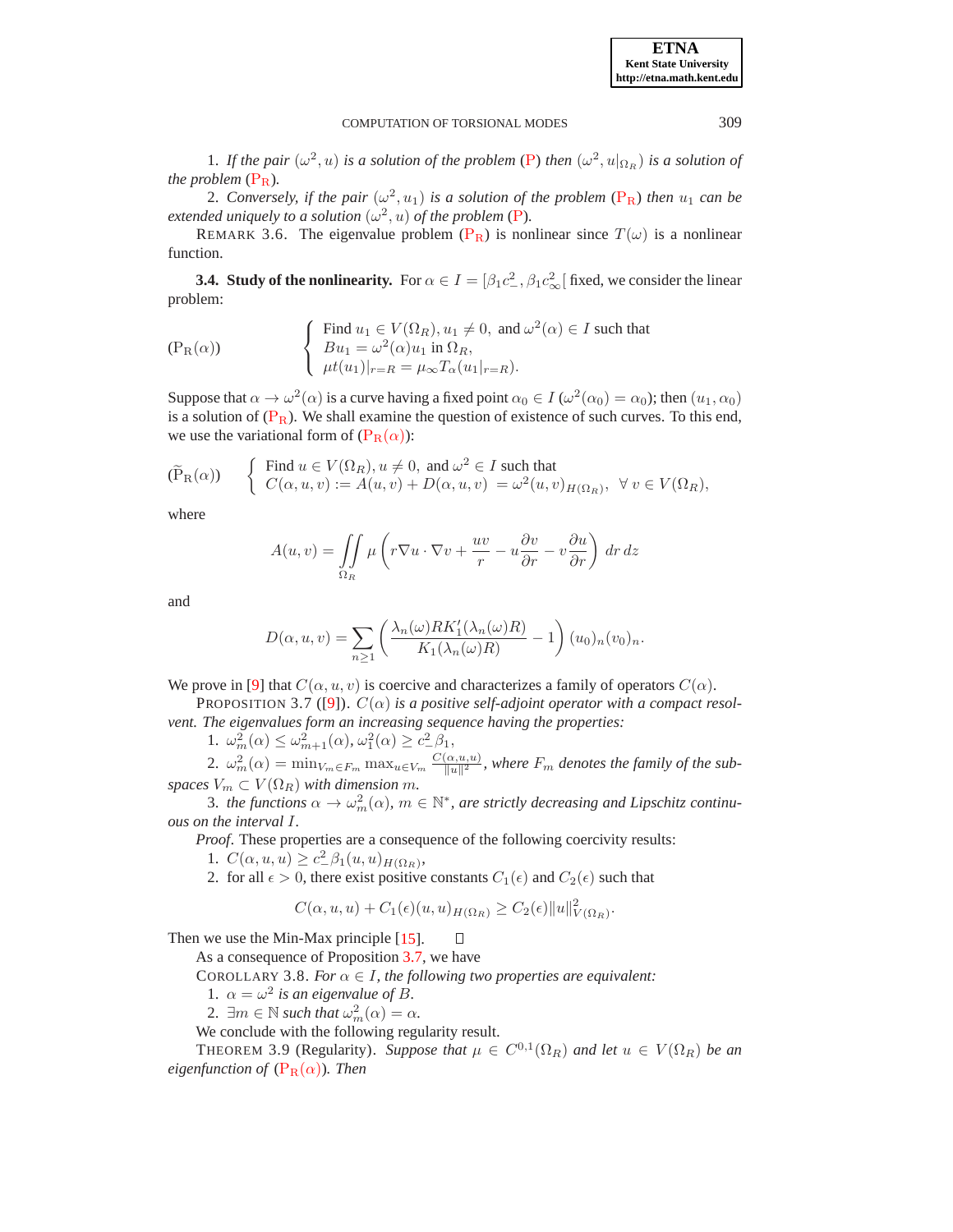1. 
$$
\sqrt{r}u \in H^2(\Omega_R)
$$
 and  $\|\sqrt{r}u\|_2 \leq C \|u\|_{H(\Omega_R)}$ ,

2.  $\forall r \in ]0, R/2[$ ,  $|u(r)| \leq Cr||u||_{H(\Omega_R)}$ . *Proof*. The proof is rather technical. We reproduce here the main steps of [\[9](#page-13-10)].

1) Let  $u \in V(\Omega_R)$  be a solution of  $(P_R(\alpha))$  $(P_R(\alpha))$  $(P_R(\alpha))$ . Then  $v = \sqrt{r}u \in H^1(\Omega_R)$  satisfies the problem

(3.7) 
$$
\begin{cases}\n-\Delta v + \frac{3}{4} \frac{v}{r^2} = f(v) & \text{in } \Omega_R, \\
v(r, 0) = \frac{\partial v}{\partial z}(r, L) = 0, & 0 \le r \le R, \\
v(0, z) = 0, & R \frac{\partial v}{\partial r}(R, z) = \frac{3v(R, z)}{2R} + T_\alpha(v|_{r=R}), & 0 \le z \le L.\n\end{cases}
$$

where  $f(v) = \left[\rho\omega^2 + \frac{\partial\mu}{\partial r}\left(\frac{\partial v}{\partial r} - \frac{3v}{2r}\right) + \frac{\partial\mu}{\partial z}\frac{\partial v}{\partial r}\right]\mu^{-1}$ . We can see that  $f(v) \in L^2(\Omega_R)$  and  $||f(v)||_0 \leq C||u||_{V(\Omega_R)}$ .

2) We can decompose  $v = v_1 + v_2$  such that the pair  $(v_1, v_2)$  solves the systems

(3.8) 
$$
\begin{cases}\n-\Delta v_1 + \frac{3}{4} \frac{v_1}{r^2} = f(v) & \text{in } \Omega_R, \\
v_1(r, 0) = \frac{\partial v_1}{\partial z}(r, L) = 0, & 0 \le r \le R, \\
v_1(0, z) = \frac{\partial v_1}{\partial r}(R, z) = 0, & 0 \le z \le L.\n\end{cases}
$$

and

(3.9) 
$$
\begin{cases}\n-\Delta v_2 + \frac{3}{4} \frac{v_2}{r^2} = 0 & \text{in } \Omega_R, \\
v_2(r, 0) = \frac{\partial v_2}{\partial z}(r, L) = 0, & 0 \le r \le R, \\
v_2(0, z) = 0, & R \frac{\partial v_2}{\partial r}(R, z) = \frac{3v(R, z)}{2R} + T_\alpha(v|_{r=R}), & 0 \le z \le L. \end{cases}
$$
(T)

3) Using separation of variables we can express  $v_1$  and  $f(r, z) = f(v(r, z))$  as the series

$$
v_1(r, z) = \sum_{n \ge 0} v_{1n} \sin(\sqrt{\beta_n} z), \quad f(r, z) = \sum_{n \ge 0} f_n(r) \sin(\sqrt{\beta_n} z) \quad \left(\beta_n = (2n + 1)^2 \frac{\pi^2}{4L^2}\right),
$$

where  $v_{1n}$  is the solution of the boundary value problem

(3.10) 
$$
\begin{cases} -v_{1n}'' + (\beta_n + \frac{3}{4r^2})v_{1n} = f_n(r), & r \in ]0, R[ ,\\ v_{1n}(0) = v_{1n}'(R) = 0. \end{cases}
$$

The solution of  $(3.10)$  is given by

<span id="page-7-0"></span>
$$
v_{1n}(r) = \int_0^R G(r, r') f_n(r') dr'
$$

where  $G(r, r')$  is the Green function of [\(3.10\)](#page-7-0), which involves the modified Bessel functions  $I_1(\sqrt{\beta_n}r)$  and  $K_1(\sqrt{\beta_n}r)$ . Using asymptotic formulas, we can prove the inequalities

$$
|v_{1n}(r)| \leq Cr \|f_n\|_{L^2([0,R])} \text{ and } \|v_{1n}\|_{H^2([0,R])} \leq C \|f_n\|_{L^2([0,R])},
$$

and as a consequence we obtain

$$
|v_1(r)| \leq Cr ||f||_{L^2(\Omega_R)}
$$
 and  $||v_1||_{H^2(\Omega_R)} \leq C ||f||_{L^2(\Omega_R)}$ .

4) In the same manner, we obtain the expression

$$
v_2(r,z) = \sqrt{\frac{r}{R}} \sum_{n\geq 0} \psi_{2n} \frac{I_1(\sqrt{\beta_n}r)}{I_1(\sqrt{\beta_n}R)} \sin(\sqrt{\beta_n}z)
$$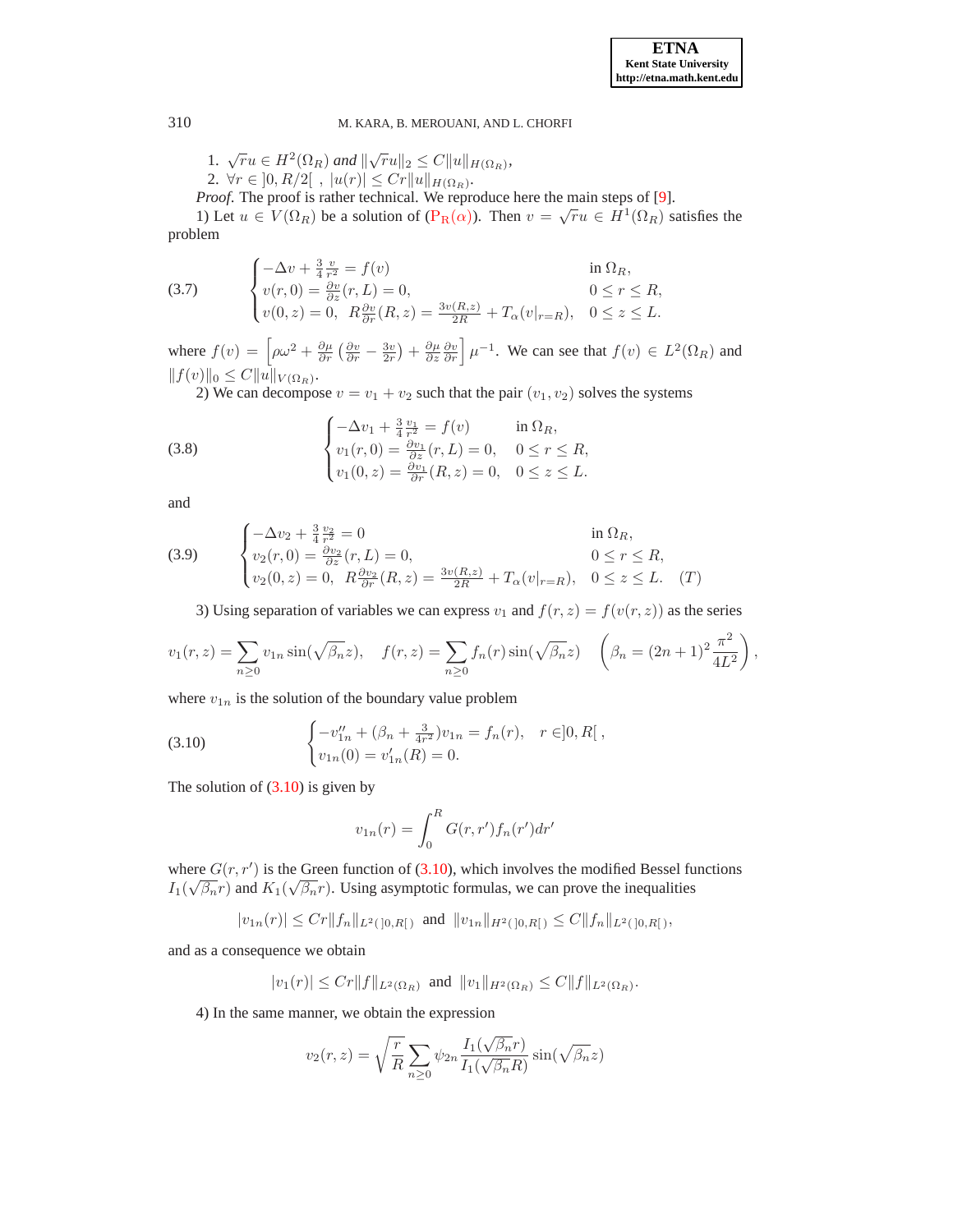with  $\psi_{jn} = (\psi_j, \sin(\sqrt{\beta_n}z))_{L^2(0,L)}$  and  $\psi_j(z) = v_j(R, z)$  for  $j = 1, 2$ . Using the boundary condition (T), which relates  $v_1$  to  $v_2$ , we establish that  $\psi_2 \in H^{3/2}$  and  $\|\psi_2\|_{3/2} \leq C \|\psi_1\|_{3/2}$ . Then by a direct calculation we prove that  $\Delta v_2 \in L^2$  and  $\|\Delta v_2\|_0 \le C \|\psi_2\|_{3/2}$ . Finally, an asymptotic study when  $r \to 0$  shows  $|u_2(r)| \leq Cr ||\psi_2||_{3/2}$ , which concludes the proof.  $\Box$ 

#### <span id="page-8-0"></span>**4. Discretization.**

**4.1. Semi-discretized problem.** For the numerical approximation of the problem  $(P_R(\alpha))$  $(P_R(\alpha))$  $(P_R(\alpha))$ , we first truncate series  $(3.5)$  in the expression of  $T_{\alpha}$ . This leads us to set the following *semidiscretized* problem:

<span id="page-8-1"></span>
$$
(\mathcal{P}^{\mathcal{N}}_{\mathcal{R}}(\alpha)) \quad \begin{cases} \text{ Find } u \in V(\Omega_R), u \neq 0, \text{ and } \omega^2 \in I \text{ such that} \\ C^N(\alpha, u, v) := A(u, v) + D^N(\alpha, u, v) = \omega^2(u, v)_{H(\Omega_R)}, \ \forall v \in V(\Omega_R), \end{cases}
$$

where

(4.1) 
$$
D^N(\alpha, u, v) = \sum_{n=1}^{n=N} \left( \frac{\lambda_n(\omega) R K_1'(\lambda_n(\omega) R)}{K_1(\lambda_n(\omega) R)} - 1 \right) (u_0)_n (v_0)_n.
$$

This problem possesses a sequence of eigenvalues  $\mu_m^N(\alpha) = \omega_m^N(\alpha)^2$  and eigenfunctions  $u_{m}^{N}(\alpha)$ ,  $m = 1, 2, \ldots$ , having all the properties of the exact problem. Moreover, the sequence  $\mu_m^N(\alpha)$  converges to  $\omega_m(\alpha)^2$  as  $N \to +\infty$ . More precisely, we have the following result.

THEOREM 4.1 ([\[9\]](#page-13-10)). *Suppose*  $\mu \in C^{0,1}(\Omega_R)$  and  $(u_m(\alpha), \omega_m^2(\alpha))$  is a solution of the *problem*  $(P_R(\alpha))$  $(P_R(\alpha))$  $(P_R(\alpha))$ *. Then we have* 

(4.2) 
$$
0 \leq \omega_m^2(\alpha) - \omega_m^N(\alpha)^2 \leq \frac{C}{N^2},
$$

*and*

(4.3) 
$$
\|u_m^N(\alpha)-u_m(\alpha)\| \leq \frac{C}{N^2}.
$$

*Proof.* The proof is similar to that of [\[3,](#page-13-5) [4\]](#page-13-12).

**4.2. Discretization by finite elements.** The goal here is to approximate  $(P_R^N(\alpha))$  $(P_R^N(\alpha))$  $(P_R^N(\alpha))$  by finite elements. For this we consider a subspace  $V_h \subset V(\Omega_R)$  of dimension  $M = M(h)$ , where  $h$  is a discretization parameter, and we consider the following discretized problem:

 $\Box$ 

<span id="page-8-2"></span>
$$
\begin{cases}\n\text{Find } u \in V_h, u \neq 0, \text{ and } \omega^2 \in I \text{ such that} \\
C^N(\alpha, u, v_h) = \omega^2(u, v_h)_{H(\Omega_R)}, \quad \forall v_h \in V_h.\n\end{cases}
$$

We denote the eigenelements of  $(P_R^{N,h}(\alpha))$  $(P_R^{N,h}(\alpha))$  $(P_R^{N,h}(\alpha))$  by  $(\mu_{m,h}^N, u_{m,h}^N)$ ,  $m = 1, M$ .

In practice, we define  $V_h$  as follows. Let  $T_h = \{K_i\}_{i=1}^M$  be a regular triangulation of the rectangle  $\Omega_R$  with vertices  $\{a_i\}_{i=1}^M$ , and define  $\Gamma_0 = \{(0, z), 0 < z < H\}$  and  $\Gamma_1 = \{(r, 0), 0 < r < R\}$ . Then we define the spaces

$$
\mathcal{M} = \{ \varphi \in C^0(\overline{\Omega_R}) : \varphi \equiv 0 \text{on } \Gamma_0 \cup \Gamma_1 \} \text{ and}
$$
  
\n
$$
V_h = \{ \varphi \in \mathcal{M} \cap V(\Omega_R) : \varphi \mid_{K_i} \in P_1(K_i) \text{ for } 1 \le i \le M \}.
$$

We introduce the interpolation operator

$$
\Pi_h : \mathcal{M} \longrightarrow V_h
$$
, such that  $(\Pi_h \varphi)(a_i) = \varphi(a_i)$ .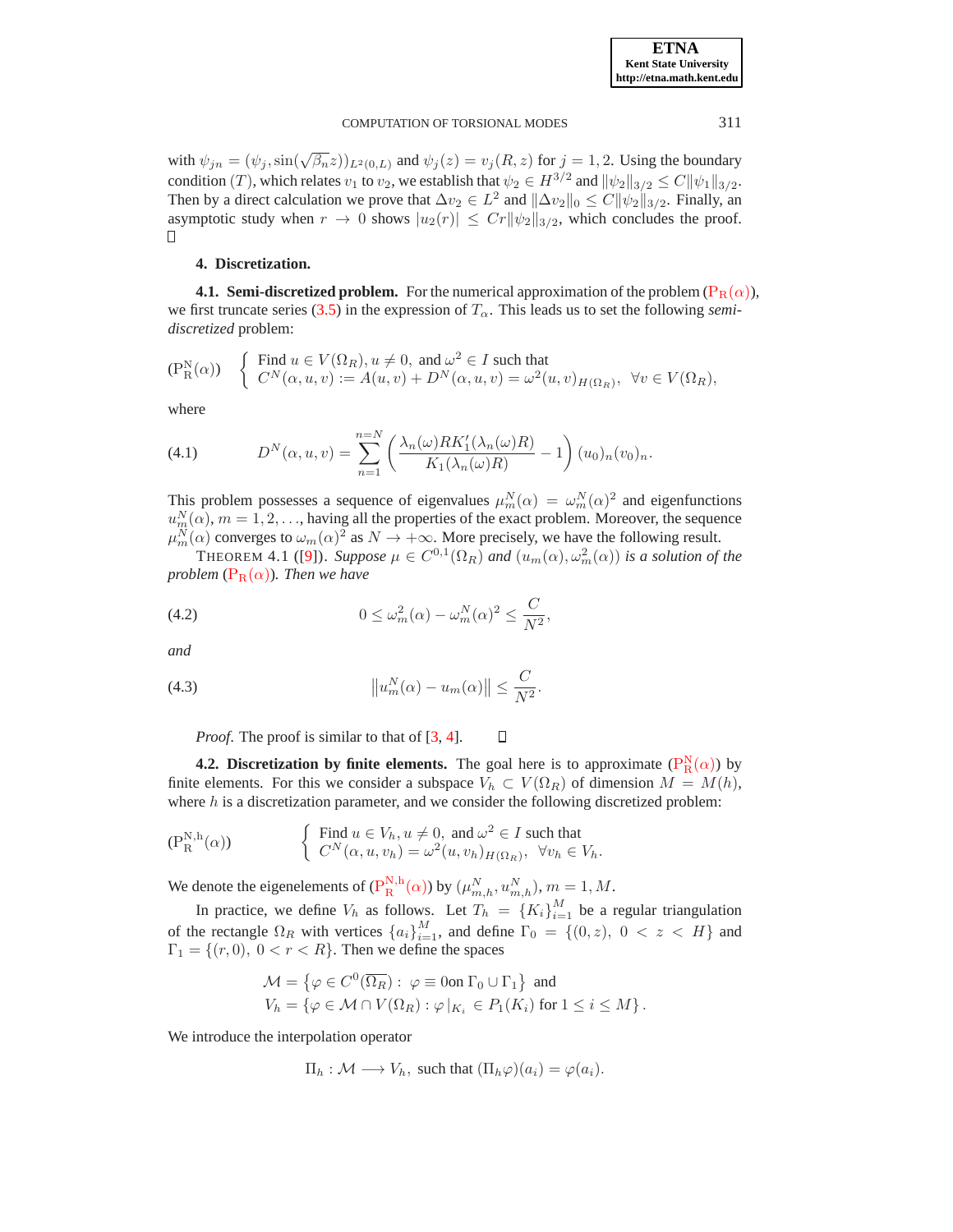As in the classical theory [\[7,](#page-13-13) [14](#page-13-14)], we can show the following interpolation property: for  $u \in V(\Omega_R),$ 

(4.4) 
$$
\lim_{h \to 0} \inf_{v_h \in V_h(\Omega_R)} \|u - v_h\|_{V(\Omega_R)} = 0.
$$

Let  $\mathcal O$  be a regular open of  $\mathbb{R}^2_+ = \{(r, z) : r > 0\}$ . For  $l \in \mathbb N$  and  $\alpha \in \mathbb{R}$ , we recall the following weighted Sobolev spaces:

$$
W_{\alpha}^{l,2}(\mathcal{O}) = \{ u \in D'(\mathcal{O}) : r^{\alpha} D^{\beta} u \in L^{2}(\mathcal{O}) \text{ for } 0 \leq |\beta| \leq l \}
$$

and

<span id="page-9-0"></span>
$$
X_{\alpha}^{l,2}(\mathcal{O}) = \{ u \in D'(\mathcal{O}) : r^{\alpha-l+|\beta|} D^{\beta} u \in L^2(\mathcal{O}) \text{ for } 0 \leq |\beta| \leq l \}
$$

equipped with the natural norms  $\|\cdot\|_{l,\alpha}$ . These spaces are studied in [\[12\]](#page-13-15).

We now recall a useful interpolation result.

THEOREM 4.2 ( $[12]$  $[12]$ ). *If the triangulation*  $T_h$  *is regular, then there exists a constant*  $C > 0$  such that for every  $u \in W^{2,2}_{1/2}$  $\chi_{1/2}^{2,2}(\Omega_R) \cap X_{1/2}^{1,2}$  $\frac{1}{1/2}(\Omega_R)$ , we have

(4.5) 
$$
||u - \Pi_h u||_{1, \frac{1}{2}} \leq Ch ||u||_{2, \frac{1}{2}}
$$

and such that for all  $u \in W^{2,2}_{1/2}$  $X^{2,2}_{1/2}(\Omega_R) \cap X^{1,2}_{1/2}$  $\frac{1}{1/2}(\Omega_R)$ , we have

(4.6) 
$$
\left\| r^{-\frac{1}{2}} (u - \Pi_h u) \right\|_0 \leq C h \left\| u \right\|_{2, \frac{1}{2}}.
$$

THEOREM 4.3. *Suppose that*  $\mu \in C^{0,1}(\Omega_R)$  and the triangulation is regular. Suppose u *is a solution of*  $(P_R^N(\alpha))$  $(P_R^N(\alpha))$  $(P_R^N(\alpha))$ *. Then there exists a constant*  $C > 0$  *such that* 

(4.7) 
$$
\|u - \Pi_h u\|_{V(\Omega_R)} \leq C \|u\|_{1,\Omega_R}.
$$

*Proof.* As  $\mu$  is smooth, it follows from Theorem [3.9](#page-6-2) and Hardy's inequality that  $u \in W^{2,2}_{1/2}$  $\frac{1}{2}^{2,2}(\Omega_R) \cap X^{1,2}_{1/2}$  $\frac{1}{1/2}(\Omega_R)$ . To conclude we use Theorem [4.2](#page-9-0) by observing the following imbedding:

(4.8) 
$$
W_{1/2}^{2,2}(\Omega_R) \cap X_{1/2}^{1,2}(\Omega_R) \subset X_{1/2}^{2,2}(\Omega_R) \subset H^1(\Omega_R),
$$

 $\big)^{1/2}.$ which is continuous; moreover, the norm  $\|u\|_{V(\Omega_R)}$  is equivalent to  $\left(\|u\|_{1,\frac{1}{2}}^2+\left\|r^{-1/2}u\right\|_0^2\right)$  $\theta$  $\Box$ 

We introduce the projection  $\widetilde{\Pi}_h$  defined by the variational equation

(4.9) 
$$
C^N(\alpha, \widetilde{\Pi}_h u - u, u_h) + \beta_0 (\widetilde{\Pi}_h u - u, u_h)_{H(\Omega_R)} = 0, \ \forall v_h \in V_h(\Omega_R).
$$

The coercivity leads to the following interpolation result.

THEOREM 4.4. *Suppose that*  $\mu \in C^{0,1}(\Omega_R)$  *and let u be an eigenfunction of*  $(P_R^N(\alpha))$  $(P_R^N(\alpha))$  $(P_R^N(\alpha))$ *. Then there exists a constant* C > 0 *such that*

(4.10) 
$$
\left\|u-\widetilde{\Pi}_h u\right\|_{V(\Omega_R)} \leq Ch \|u\|_{1,\Omega_R}.
$$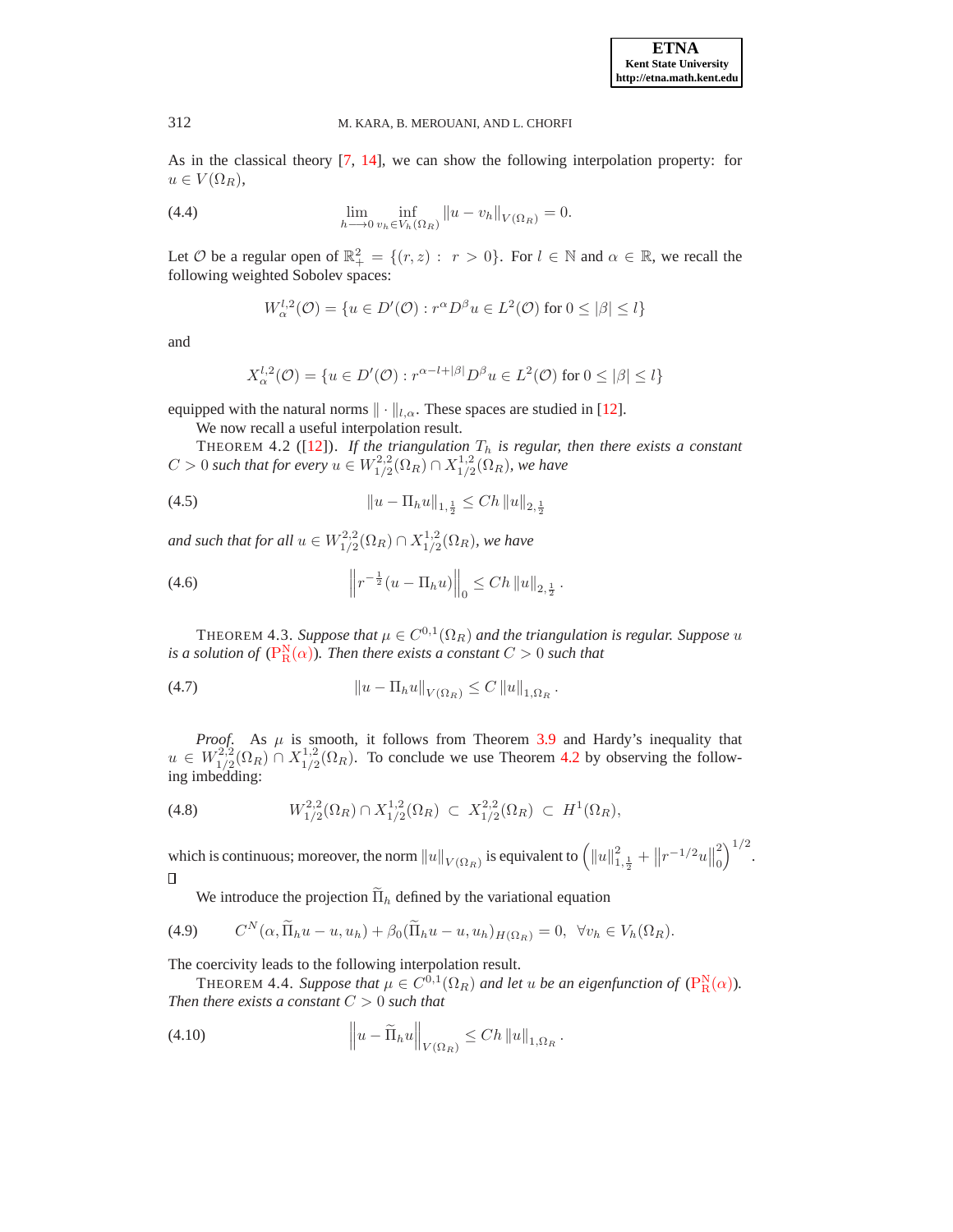THEOREM 4.5 (Convergence). *We have*

(4.11) 
$$
\lim_{h \to 0} |\mu_m^N(\alpha) - \mu_{m,h}^N(\alpha)| = 0;
$$

furthermore, if the eigenvalue  $\mu_{m}^{N}(\alpha)$  is simple, then

$$
(4.12) \qquad 0 \le \mu_m^N(\alpha) - \mu_{m,h}^N(\alpha) \le Ch^2 \text{ and } \left\|u_m^N(\alpha) - u_{m,h}^N(\alpha)\right\|_V \le Ch.
$$

The previous theorem is analogous to Theorem 6.5.1 in [\[14\]](#page-13-14).

THEOREM 4.6 (Global Error). *Suppose that*  $\mu \in C^{0,1}(\Omega_R)$ *. For each solution*  $(\mu_m(\alpha), u_m(\alpha))$ *of*  $(P_R(\alpha))$  $(P_R(\alpha))$  $(P_R(\alpha))$  *we have, for all*  $\alpha \in I$ *,* 

*.*

1. 
$$
0 \le \mu_m(\alpha) - \mu_{m,h}^N(\alpha) \le C\left(h^2 + \frac{1}{N^2}\right),
$$
  
2.  $\left\|u_m(\alpha) - u_{m,h}^N(\alpha)\right\|_{V(\Omega_R)} \le C\left(h + \frac{1}{N^2}\right)$ 

**4.3. Implementation of the method.** Let  $h_1 = R/M_r$  and  $h_2 = L/M_z$  tend to zero where  $M_r, M_z \in \mathbb{N}^*$ , and let  $M = M_z \times M_r$ . We search for a solution to the problem  $(P_R^{N,h}(\alpha))$  $(P_R^{N,h}(\alpha))$  $(P_R^{N,h}(\alpha))$  in the form  $u_h(\alpha) = \sum_j Y_j \varphi_j$ , where  $\{\varphi_j\}$  is the basis of  $V_h$ , which leads to the linear system

(4.13) 
$$
\begin{cases} \text{Find } Y \in \mathbb{R}^{M}, Y \neq 0, \text{ and } \lambda \in I \text{ such that} \\ (A + D^{N}(\alpha))Y = \lambda BY, \end{cases}
$$

with the entries  $A = (a_{ij}), D^N(\alpha) = (d_{ij}),$  and  $B = (b_{ij})$  given by

<span id="page-10-0"></span>
$$
a_{i,j} = A(\varphi_i, \varphi_j) = \iint_{K_{i,j}} \mu\left(r \nabla \varphi_i \cdot \nabla \varphi_j + \frac{\varphi_i \varphi_j}{r} - \varphi_i \frac{\partial \varphi_j}{\partial r} - \varphi_j \frac{\partial \varphi_i}{\partial r}\right) dr dz,
$$
  

$$
d_{i,j} = D^N(\alpha, \varphi_i, \varphi_j) = \sum_{n=1}^{n=N} \left(\frac{\lambda_n(\alpha)RK'_1(\lambda_n(\alpha)R)}{K_1(\lambda_n(\alpha)R)} - 1\right) (\varphi_{i0})_n (\varphi_{j0})_n,
$$
  

$$
b_{i,j} = \iint_{K_{i,j}} r \rho \varphi_i \varphi_j dr dz,
$$
  

$$
K_{i,j} = \text{supp}(\varphi_i) \cap \text{supp}(\varphi_j).
$$

 $(\varphi_{i0})_n$  are the Fourier coefficients of order n of  $\varphi_{i0}(z) = \varphi_i(z, R)$  associated with the system  ${g_n(z)}$  (eigenfunctions of [\(3.2\)](#page-3-1)) given by:

$$
(\varphi_{i0})_n = \frac{2}{L} \int\limits_0^L \mu_\infty(z) \varphi_i(z, R) g_n(z) dz.
$$

REMARK 4.7. If  $(\mu(z), \rho(z))$  are not constant we approximate  $g_n(z)$  by discretizing the Sturm-Liouville problem [\(3.2\)](#page-3-1) by the finite element method in the interval  $]0, L[$ .

For each  $\alpha^2$  in  $[c^2_{\alpha}\beta_1, c^2_{\infty}\beta_1]$ , we solve the generalized eigenvalue problem [\(4.13\)](#page-10-0). For that we perform the Cholesky factorization  $B = L^T L$  and make the change of the coordinates  $Z = L^T Y$ , which transforms the system into

(4.14) 
$$
L^{-T} (A + D^{N}(\alpha)) L^{-1} Z = \lambda Z.
$$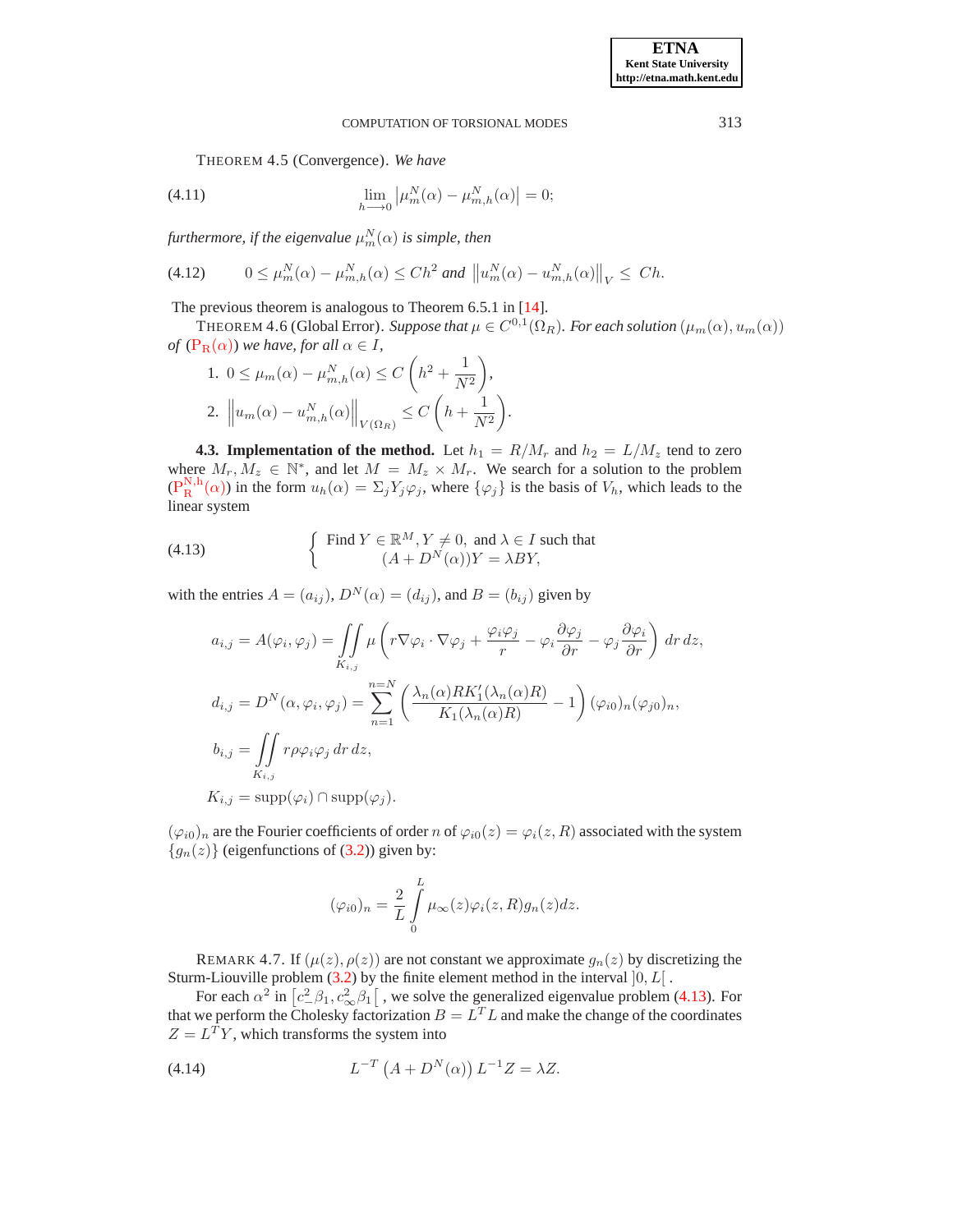The latter system has a sequence of eigenvalues  $\lambda_m^N(\alpha)$ ,  $1 \leq m \leq M$ . For m fixed, we put  $g(\alpha) = \lambda_m^N(\alpha)$ . The function g is decreasing (see Proposition [3.7\)](#page-6-1), so g possesses a fixed point if and only if

(4.15) 
$$
g(c_-^2 \beta_1) < c_\infty^2 \beta_1.
$$

If [\(4.15\)](#page-11-1) holds, we approximate this point by the secant iteration

<span id="page-11-1"></span>
$$
\alpha_0 = c_-^2 \beta_1, \quad \alpha_{s+1} = \frac{c_{\infty}^2 \beta_1 g(\alpha_s) - \alpha_s g(c_{\infty}^2 \beta_1)}{g(\alpha_s) + c_{\infty}^2 \beta_1 - g(c_{\infty}^2 \beta_1) - \alpha_s} \text{ for } s = 0, 1, ...
$$

<span id="page-11-0"></span>We stop the process when  $|\alpha_{s+1} - \alpha_s| < \epsilon$ , where  $\epsilon$  is the desired accuracy.

**5. Numerical results.** We present two simple numerical experiment to verify and illustrate the result in this paper.

**5.1. An example with piecewise constant profile.** In the first example, the domain is  $\Omega_R = [0, R] \times [0, L]$  where  $R = L = 1$ . Define the piecewise constant coefficients:

$$
\rho_1 = 1.0 \times 10^3 \text{ kg/m}^3, \qquad \rho_2 = 1.0 \times 10^3 \text{ kg/m}^3
$$
  

$$
\mu_1 = 0.5 \times 10^{11} \text{ N/m}^3, \qquad \mu_2 = 1.0 \times 10^{11} \text{ N/m}^3
$$

In this case there exists a hierarchy of eigenmodes  $u_p(r, z) = u_p(r) \sin(\lambda_p z)$ ,  $\lambda_p = \frac{2p+1}{2L}$  $\frac{1}{2L}\pi,$ indexed with an integer  $p$ , such that

$$
u_p(r) = A \begin{cases} \frac{J_1(\alpha_p r)}{J_1(\alpha_p R)} & \text{if } r < R, \\ \frac{K_1(\beta_p r)}{K_1(\beta_p R)} & \text{if } r > R, \end{cases}
$$

where

$$
\alpha_p^2 = \frac{\omega^2}{c_1^2} - \lambda_p^2, \ \ \beta_p^2 = \lambda_p^2 - \frac{\omega^2}{c_2^2} \ \text{with} \ c_1^2 = \frac{\mu_1}{\rho_1}, \ \ c_2^2 = \frac{\mu_2}{\rho_2}.
$$

and  $\{J_{\nu}(z), K_{\nu}(z)\}\$ are Bessel and modified Bessel functions of order  $\nu$ . The eigenvalues  $\omega^2$  are the roots of the characteristic equation, in the interval  $I_p = \left[c_1^2 \lambda_p^2, c_2^2 \lambda_p^2\right],$ 

$$
G_p(\omega^2) := \alpha_p R \frac{J_0(\alpha_p R)}{J_1(\alpha_p R)} + \frac{\mu_2}{\mu_1} \beta_p R \frac{K_0(\beta_p R)}{K_1(\beta_p R)} + 2\left(\frac{\mu_2}{\mu_1} - 1\right) = 0.
$$

 $G_p(\omega^2)$  possesses p roots in the interval  $I_p$ .

We have computed numerically the first frequencies and compared with exact ones. Results are shown in the Table [5.1.](#page-11-2)

<span id="page-11-2"></span>TABLE 5.1 *Convergence of the method for the first eigenvalues.*

| $\boldsymbol{\eta}$ |                             |  |  |                                             |        |
|---------------------|-----------------------------|--|--|---------------------------------------------|--------|
| $\omega$            | 40877   60899 71439   81840 |  |  | 90600                                       | 102303 |
| $\omega_h$          |                             |  |  | 40916 60794 71992 81865 89956 100915        |        |
| $ \omega-\omega_h $ |                             |  |  | $0.0010$ 0.0017 0.0077 0.0003 0.0071 0.0135 |        |

The approximation  $\omega_h^N$  is computed with the data  $N = 1$ ,  $M_r = 24$ ,  $M_z = 30$ . We have used the command *spec* of the software *Scilab 5* based on the routine DGEEV of LAPACK. We observe that the result is insensible of higher orders  $N \geq 2$ .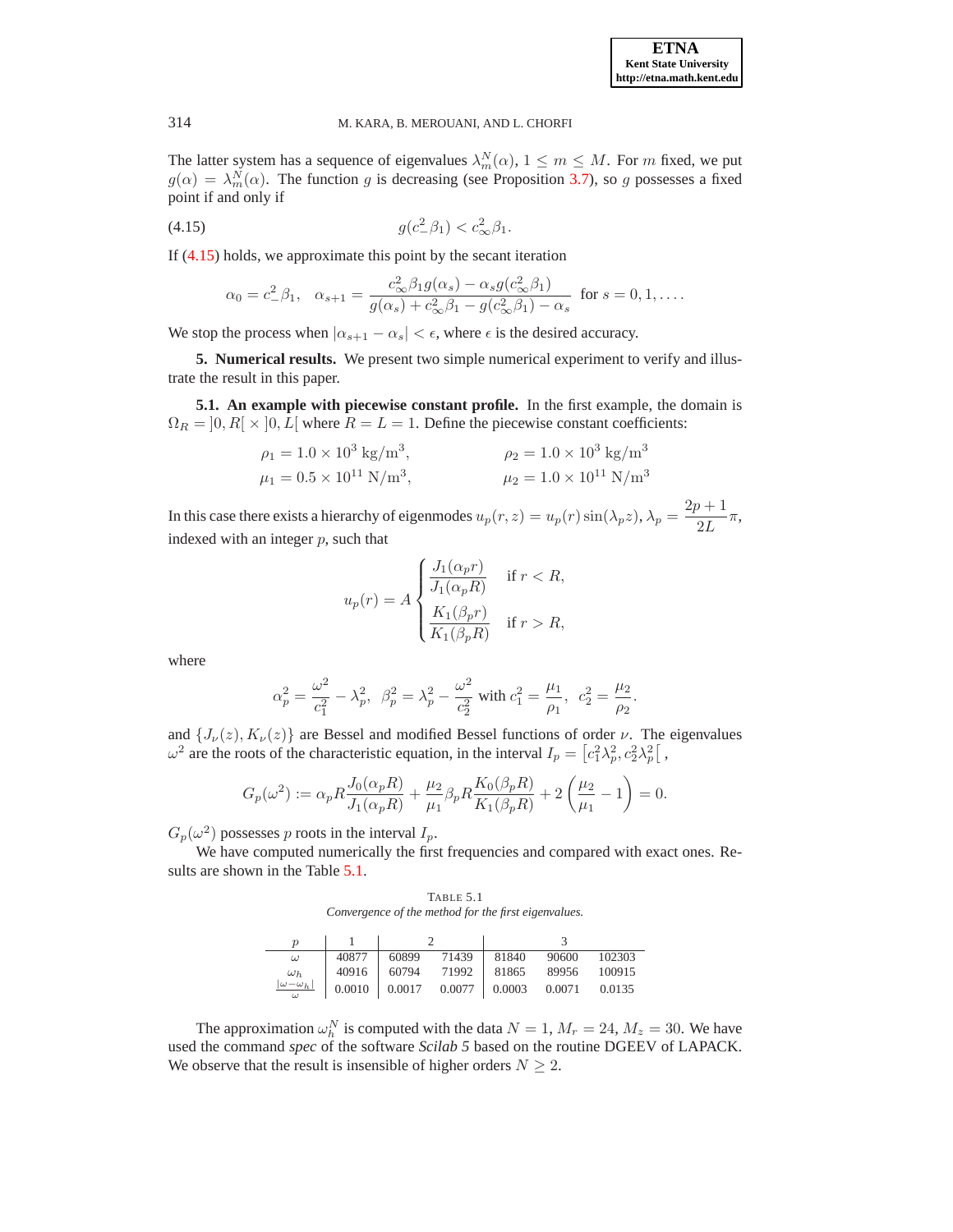<span id="page-12-1"></span>

**5.2. An example with linear profile.** As a second example, we consider a problem with coefficient  $\mu(r, z)$  which is affine in  $\Omega_1 = ]0, 1[ \times ]0, 1[$ :

<span id="page-12-2"></span>
$$
\mu(r,z) = \begin{cases} a(r+z) + \mu_{\min} & \text{for } 0 < r < 1, \\ \mu_{\infty} & \text{for } r > 1, \end{cases}
$$

with  $a = 0.2 \times 10^{11}$ ,  $\mu_{min} = 0.5 \times 10^{11}$  and  $\mu_{\infty} = 1.0 \times 10^{11}$ . With  $N = 10$  and  $M_r = M_z = 23$ , we have computed the first frequencies

$$
\omega_{1,h} = 45230, \ \omega_{2,h} = 57054, \ \omega_{3,h} = 72183.
$$

In Table [5.2,](#page-12-0) we show the evolution of  $\omega_{1,h}^N$  with N, h fixed. We notice that the contribution of the ranks  $N = 1, 2$  is essential.

<span id="page-12-0"></span>TABLE 5.2  
Evolution of 
$$
\omega_i^N
$$
 with N

| N          |                        |           | 3         |           |           |
|------------|------------------------|-----------|-----------|-----------|-----------|
| $\omega_1$ | 45227.233              | 45230.235 | 45230.237 | 45230.238 | 45230.242 |
| $\omega_2$ | 58321.369              | 58321424  | 58321443  | 58321.459 | 58321461  |
|            | $\omega_3$   72296.395 | 72302.084 | 72302.100 | 72302.105 | 72302.107 |

The corresponding eigenvectors are plotted, for  $z = L$ , in Figure [5.1.](#page-12-1) Figure [5.2](#page-12-2) shows that the dispersion curve  $\alpha \to \omega_1(\alpha)$  is decreasing.